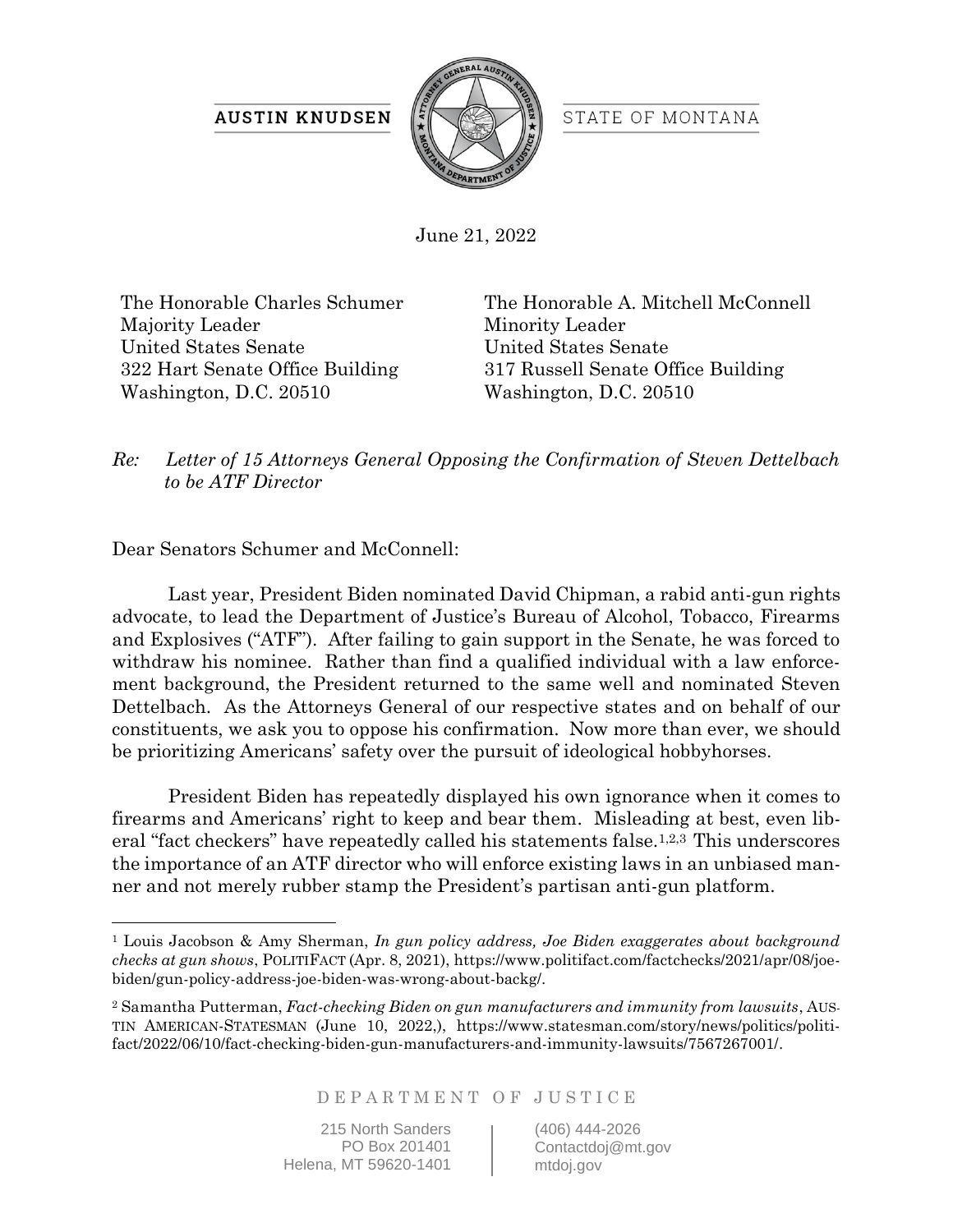During his confirmation hearing before the Senate Judiciary Committee, Mr. Dettelbach said that "politics can play no role in law enforcement." We agree, but given Mr. Dettelbach's history of partisanship and alignment with groups dedicated to erasing the Second Amendment from the U.S. Constitution, his sentiments appear to be hollow platitudes.

Mr. Dettelbach has a long history of activism to restrict Americans' gun rights, going back to at least 2013 when he appeared alongside representatives from Mayors Against Illegal Guns, the predecessor organization to Everytown for Gun Safety. This group has been described as "Michael Bloomberg's well-paid propagandists," as they seek to restrict Americans' right to defend themselves.<sup>4</sup> Nearly a decade later, Everytown applauded the "Biden-Harris Administration for doubling down" and nominating yet another anti-gun rights leader for the ATF.

Despite this outright hostility toward Americans' gun rights, President Biden has tapped Mr. Dettelbach to lead the federal agency tasked with regulating the firearms industry. This industry helps power our economies and provides jobs in many of our communities. In recent years, the ATF has proposed various rules that overstep the authority Congress has granted it, threatening those jobs and the rights of our constituents.

In 2018, the ATF undertook one such encroachment: it attempted to prohibit bump stock accessories by asserting—for the first time—that they transform firearms into "machineguns" under the National Firearms Act of 1934 (NFA). The rule would require those bump stock owners to destroy or turn them over within 90 days, at a cost of millions of dollars in personal property loss. This action not only violates bedrock principles of administrative law and statutory construction; it illustrates how federal agencies like the ATF can endanger Americans' fundamental rights through incremental and seemingly benign regulatory changes.

In May 2021, the agency proposed Rule 2021R-05, which would monumentally expand the landscape of firearm regulation and clearly exceeds the scope of the ATF's authority under the Gun Control Act of 1968. The ATF itself acknowledged that the proposed rule—if adopted— would drive many parts manufacturers out of business. By its own estimate, the regulation would shut down 35 businesses at a cost of \$1.1 million, however, that's an unrealistically rosy estimate. Additionally, the rule will

<sup>3</sup> Glenn Kessler, *Biden's false claim that the 2nd Amendment bans cannon ownership*, THE WASHINGTON POST (June 28, 2021), https://www.washingtonpost.com/politics/2021/06/28/bidens-false-claim-that-2nd-amendment-bans-cannon-ownership/?utm\_source=twitter&utm\_medium=social&utm\_campaign=wp\_main.

<sup>4</sup> Lee Williams, *Everytown blames 'Stand Your Ground' laws for skyrocketing murder rates*, SECOND AMENDMENT FOUNDATION, [https://www.saf.org/everytown-blames-stand-your-ground-laws-for-sky](https://www.saf.org/everytown-blames-stand-your-ground-laws-for-skyrocketing-murder-rates/)[rocketing-murder-rates/.](https://www.saf.org/everytown-blames-stand-your-ground-laws-for-skyrocketing-murder-rates/)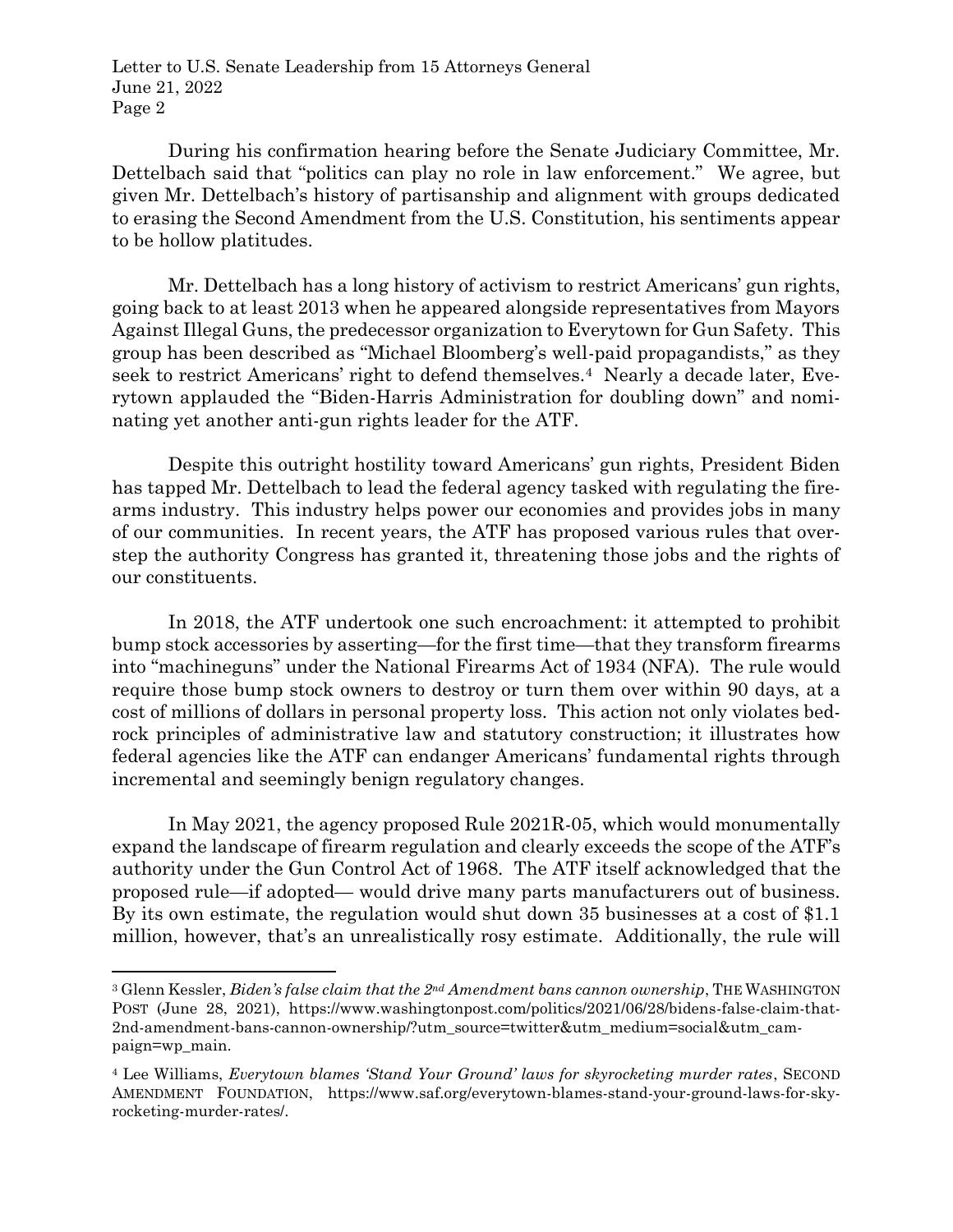make it more difficult and expensive for Americans to repair their own firearms and require them to undergo background checks when buying basic firearm parts.

So far in his confirmation process, Mr. Dettelbach hasn't indicated that he would attempt to rein in any of these overreaching actions. And given his previously expressed gun restriction predilections,<sup>5</sup> it appears he would likely continue or even accelerate the ATF's attempts to restrict Americans' rights and erode constitutional restraints on federal power.

The National African American Gun Association (NAAGA) is similarly troubled by Mr. Dettelbach's nomination and has questioned President Biden's process used to nominate him.<sup>6</sup> "Like all Americans, we want a fair and transparent process for the selection of our government leadership as we believe this is the best way to ensure that only the most qualified individuals lead our government," NAAGA President Philip Smith has said. "At this time, we are doubtful that such a fair and transparent process has taken place in the nomination of an ATF Director."

In major cities across the Nation, reported incidents of violent crime have skyrocketed. <sup>7</sup> Smaller cities and rural areas in many of our states have experienced the same violent crime spikes. <sup>8</sup> With precious few resources to patrol and respond to these crimes in sparsely populated rural areas, county sheriffs and other law enforcement agencies rely on partnerships with federal agencies like the ATF to keep citizens safe.

The ATF's mission is critical: protecting the public from crimes, regulating the lawful commerce in firearms, and providing support to other law enforcement agencies. Safeguarding the lives of Americans by keeping guns out of the hands of violent criminals, gangs, and cartel members should be its focus—not targeting law-abiding gun owners with Mr. Dettelbach's brand of political activism.

<sup>5</sup> Andy Chow, *Attorney General Candidates Take Different Paths on Guns and School Safety*, WOSU Public Media (Mar. 2, 2018), https://news.wosu.org/news/2018-03-02/attorney-general-candidatestake-different-paths-on-guns-and-school-safety (noting Dettelbach's support for "[r]einstating the assault-style weapons ban").

<sup>6</sup> Stephen Gutowski, *Black Gun-Rights Group Slams ATF Director Demotion, Questions Racial Motivations of Biden Nominations*, THE RELOAD (Apr. 22, 2022), [https://thereload.com/black-gun-rights](https://thereload.com/black-gun-rights-group-slams-atf-director-demotion-questions-racial-motivations-of-biden-nominations/)[group-slams-atf-director-demotion-questions-racial-motivations-of-biden-nominations/.](https://thereload.com/black-gun-rights-group-slams-atf-director-demotion-questions-racial-motivations-of-biden-nominations/)

<sup>7</sup> Emma Colton, *Violent crimes on the rise in 2022, following previous unprecedented spike in murder,*  FOX NEWS (May 18, 2022), [https://www.foxnews.com/us/major-cities-violent-crimes-data-murders](https://www.foxnews.com/us/major-cities-violent-crimes-data-murders-shootings)[shootings.](https://www.foxnews.com/us/major-cities-violent-crimes-data-murders-shootings)

<sup>8</sup> Dan Frosch, Kris Maher, & Zusha Elinson, *Rural America Reels From Violent Crime. 'People Lost Their Ever-Lovin' Minds.',* THE WALL STREET JOURNAL (June 10, 2022), https://www.wsj.com/articles/violent-crime-rural-america-homicides-pandemic-increase-11654864251.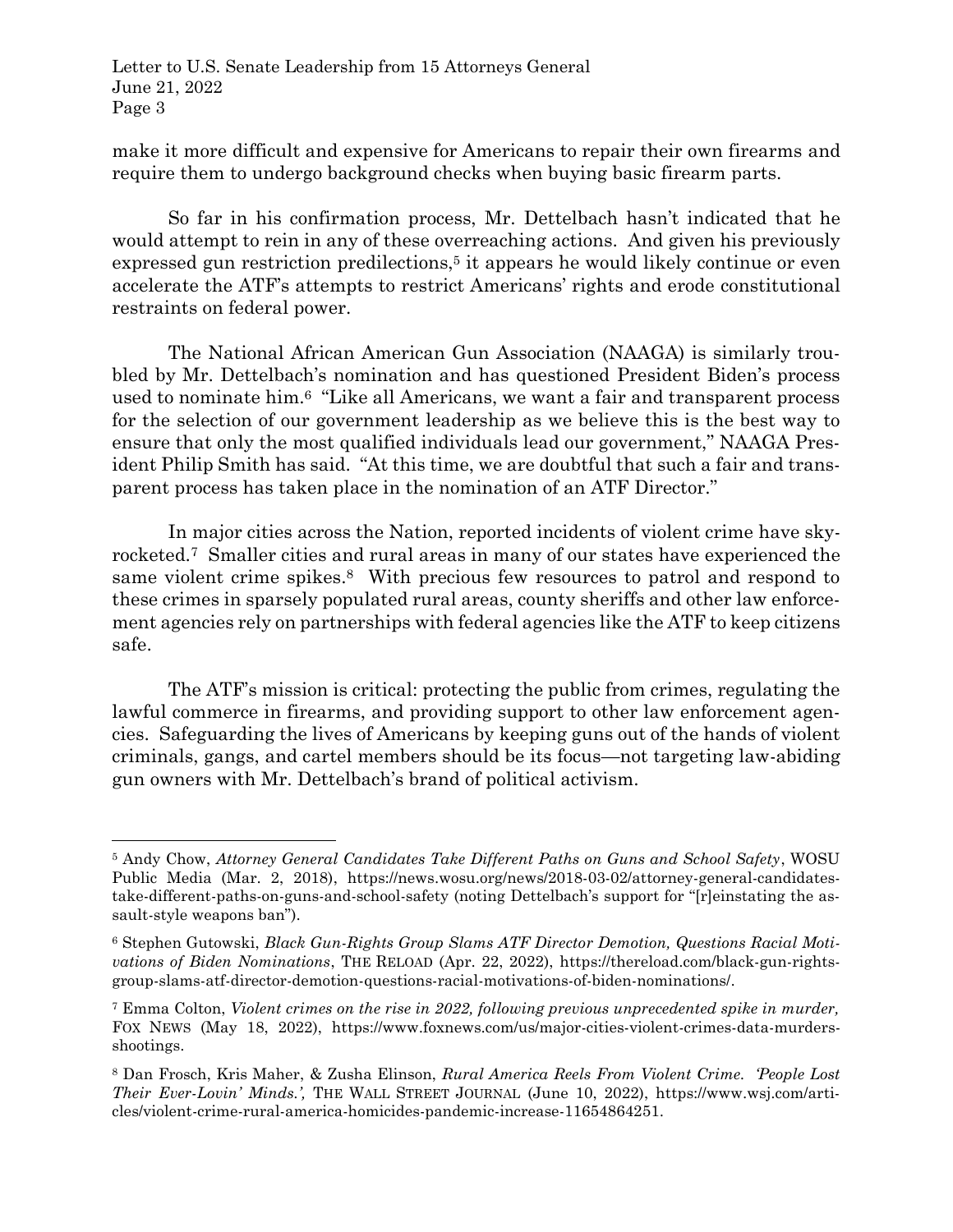The Second Amendment reaffirms our God-given rights to defend our lives, families, property, and freedoms. It has "justly been considered, as the palladium of the liberties of a republic." Joseph Story, A FAMILIAR EXPOSITION OF THE CONSTITU-TION OF THE UNITED STATES, § 451. And it is the right upon which all others depend. As state Attorneys General, we have taken oaths to uphold all the rights guaranteed to our constituents by the Constitution of the United States. ATF's director will operate under a similar oath, and that presents a unique challenge, because ATF regulates in an area that squarely implicates Second Amendment rights. Every official action should therefore be retrained and refined to ensure that those rights remain intact.

Given that serious responsibility—and the current nominee's track record—we ask you to reject Mr. Dettelbach to lead the Bureau of Alcohol, Tobacco, Firearms, and Explosives. As Americans continue to suffer from the crime wave, the ATF desperately needs a director who will crack down on violent criminals and organizations—not one who will pursue an anti-gun political agenda under the guise of law enforcement.

Sincerely,

Austin Knudsen Treg R. Taylor MONTANA ATTORNEY GENERAL ALASKA ATTORNEY GENERAL

Leslie Rutledge Mark Brnovich ARKANSAS ATTORNEY GENERAL ARIZONA ATTORNEY GENERAL

Christopher M. Carr Theodore E. Rokita GEORGIA ATTORNEY GENERAL INDIANA ATTORNEY GENERAL

Derek Schmidt Jeff Landry

Mark T

KANSAS ATTORNEY GENERAL LOUISIANA ATTORNEY GENERAL